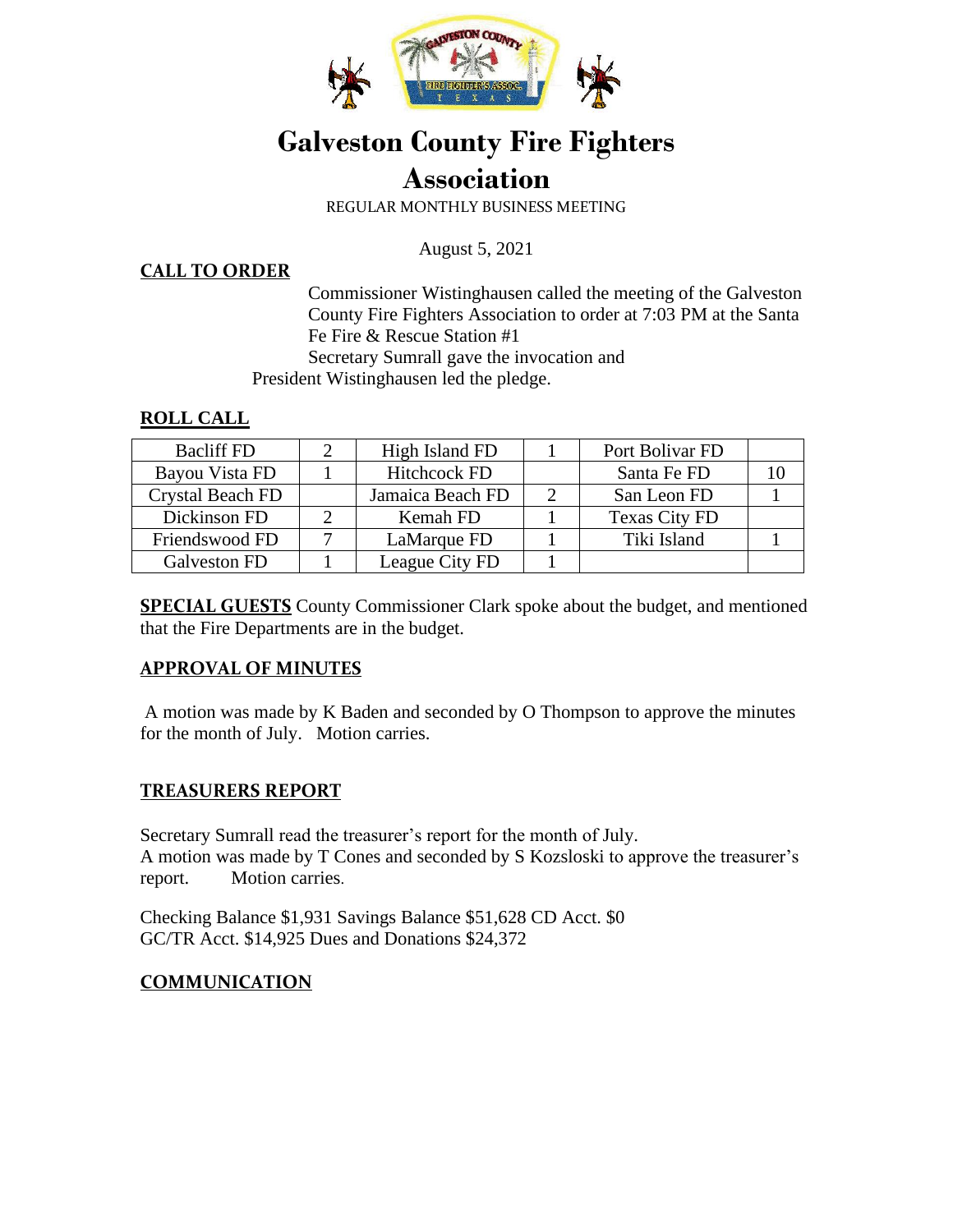## **COMMITTEE REPORTS**

**Training-** FF I starting August 23<sup>rd</sup>, Fire Instructor I & II class in the works. Had discussion on keeping a paper test for FF I.

#### **Accountability**

**EMS** 

**Website** Send information in to be put on the website.

**Resource Book** 

**Dispatching** 

**Constitution and By-laws** 

**Mapping** 

**Audit** 

**Contract** The contracts have went out to the Departments.

**Galveston County OEM** There is a Haz-Mat grant available. Out in your requests thru TEEX. It's FREE!

The COVID numbers are up for the county. Theres still a lot of unknowns about the virus. The Health Department will come to your departments to do vaccines.

## **COLLECTION OF DUES**

## **UNFINISHED BUSINESS**

**NEW BUSINESS** Ken Clark mentioned a fire at the Justice Center in Galveston. It was about 6 million dollars in damages. Hoping to get back in towards the end of this month.

**GOOD OF THE ORDER** Keep the firefighter family in LaMarque in your prayers. The LODD trailer is at Santa Fe for anyone's use.

There will be a benefit on Sept.  $12<sup>th</sup>$  at Abundant Life Church fo the LaMarque FF. Texas City fire games are Sept. 17<sup>th</sup> and 18<sup>th</sup>.

The Gulf Coast / Tri-Rivers meeting is Saturday the 28<sup>th</sup> in Santa Fe. The Galveston County Firefighters Association will be sponsoring it. There is a  $2<sup>nd</sup>$ . VP position open that needs to be filled.

The Bacliff Fire Department will have their  $33<sup>rd</sup>$  annual Dance and Auction on September 25th. The dance will start at 7:00 PM with The Pee Wee Bowen Band.

Keep the Pollard family in your prayers. We've lost a great man from the fire service. The Galveston County fire departments stepped up and supported Hitchcock very well.